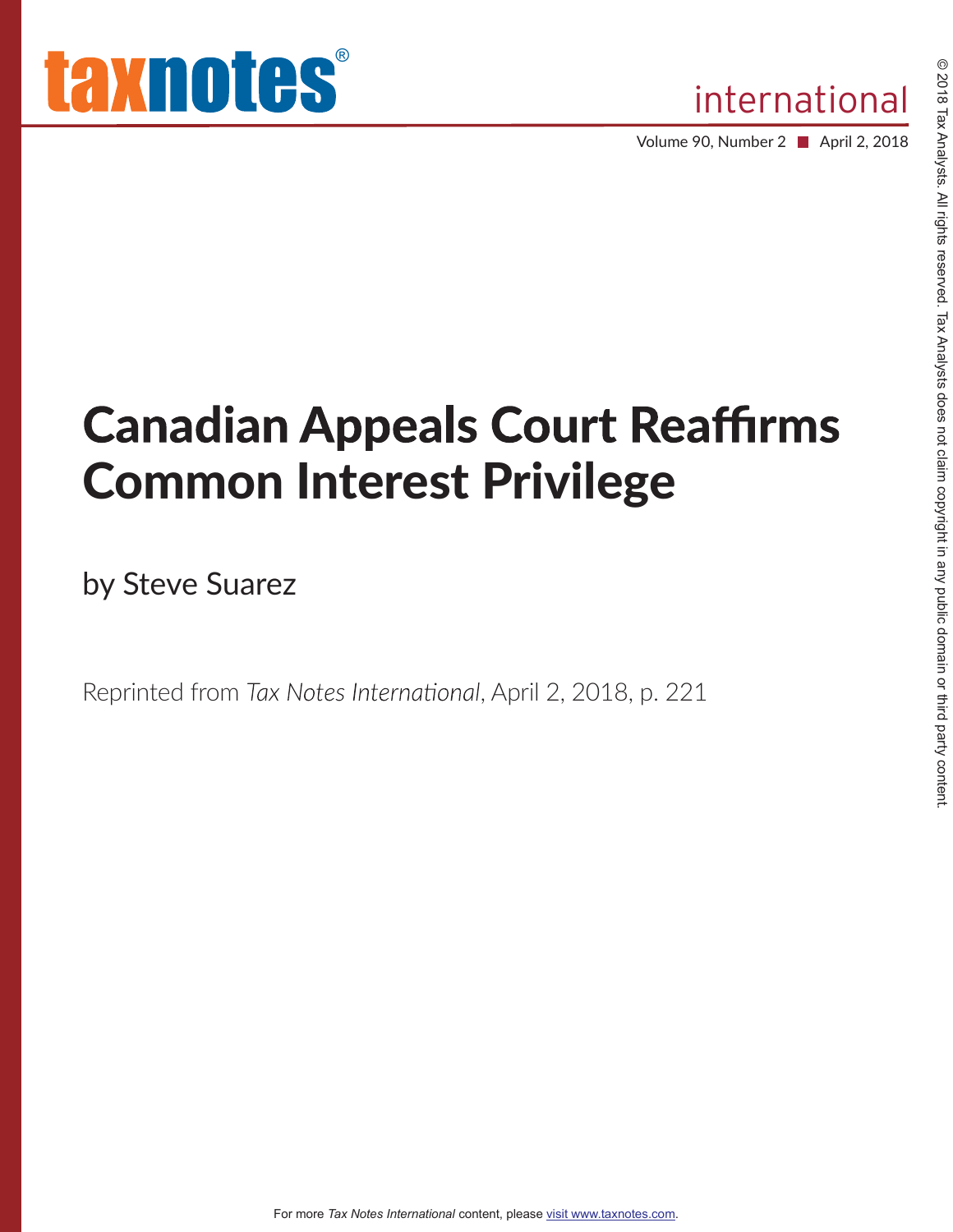## SPECIAL REPORTS

tax notes international®

### Canadian Appeals Court Reaffirms Common Interest Privilege

#### by Steve Suarez

Steve Suarez is with Borden Ladner Gervais LLP in Toronto. In this article, the

author discusses the Canadian Federal Court of Appeal's *Iggillis* judgment, which restored the status of "common interest privilege amongst lawyers and their clients and blocked the Canada

Revenue Agency's attempts to expand its ability to gather taxpayer information.

On March 6, Canada's Federal Court of Appeal (FCA) rendered a very important decision in a case (*Iggillis Holdings Inc. and Ian Gillis v. Minister of National Revenue*, 2018 FCA 51) relating to the scope of lawyer-client privilege in Canada. In finding for the taxpayers and overturning a lower court decision that had seriously curtailed an important element of lawyer-client privilege, the FCA has restored the status of "common interest privilege" that arises when two parties share confidential legal advice.

The *Iggillis* case is noteworthy for various reasons. To begin with, the actions of the Canada Revenue Agency in demanding the taxpayer documents in question and going to court to try to enforce production show (yet again) the relentless determination of Canadian tax authorities to expand the outer limits of their legal authority to obtain taxpayer communications under the Income Tax Act (Canada). This case is merely one of a series of recent cases in which the CRA has sought to move the goal posts in the exercise of its information-gathering powers beyond both established practice and what the text of the ITA

allows. Once again, the FCA has been forced to step in and push back in a situation that should never have progressed as far as it did. Moreover, the result demonstrates the importance of lawyerclient privilege in dealing with Canadian tax authorities. It is the one substantive refuge from the voracious appetite of the CRA for taxpayer information (often subjective analysis rather than simple facts and documents) that the courts will consistently protect.

#### The Law of Privilege in Canada

To understand what was at stake in *Iggillis* and the importance of the FCA's decision, it is helpful to briefly review Canadian lawyer-client privilege law. There are two main types of lawyer-client privilege in Canada that protect information and documents from disclosure: solicitor-client privilege and litigation privilege. In its online reference resource pertaining to taxpayer information,<sup>1</sup> the CRA acknowledges that it cannot compel production of material that is subject to solicitor-client privilege or litigation privilege." As there are very few other grounds of practical significance available to taxpayers for refusing to provide the CRA with information or documents that it demands, and as the courts in Canada (including those dealing with tax matters) have generally been very assertive in preserving the sanctity of lawyer-client privilege as a fundamental element of the Canadian justice

© 2018



**Steve Suarez** 



 $1$  Government of Canada, "Acquiring Information From Taxpayers, Registrants and Third Parties" (2015).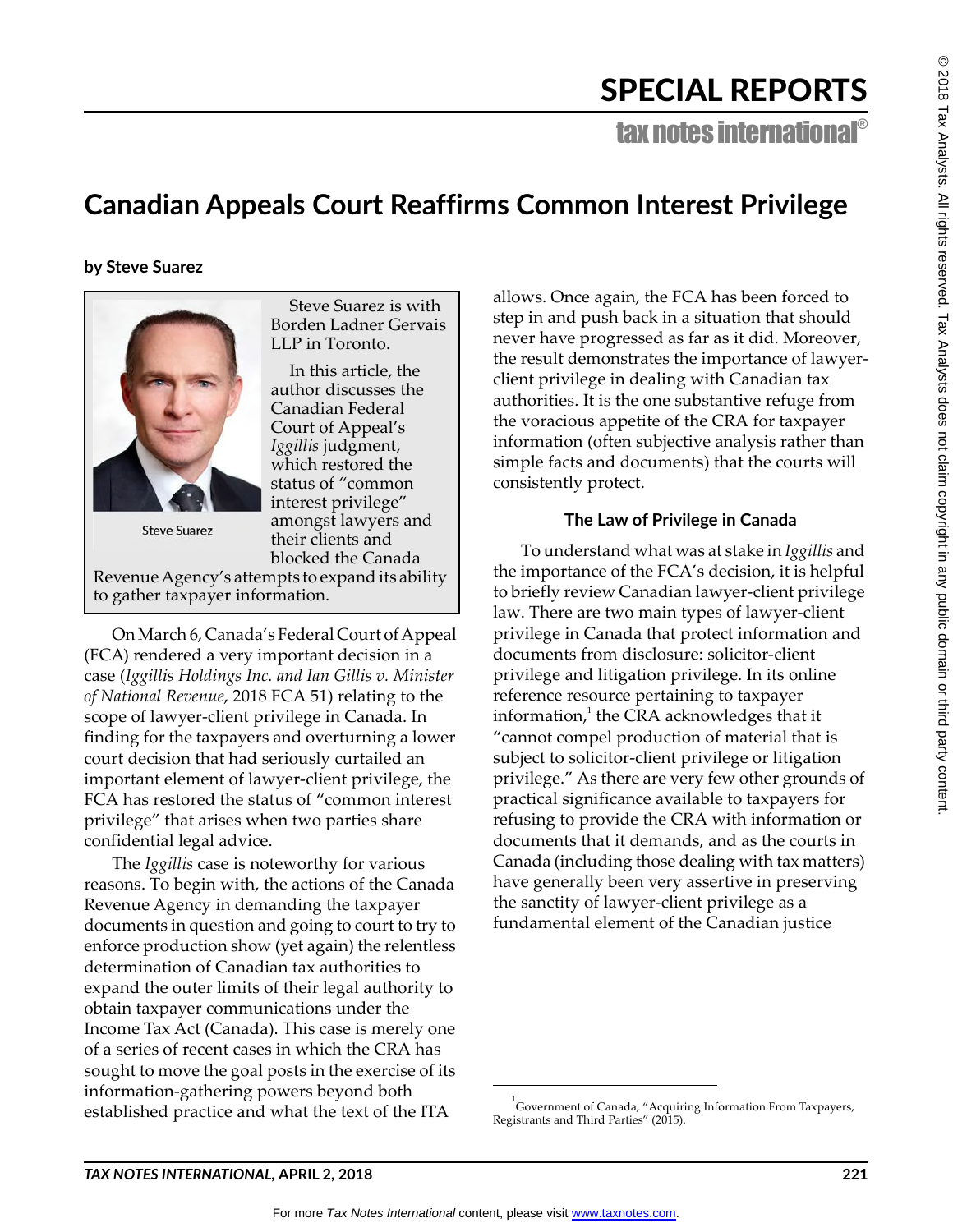|                                               | <b>Solicitor-Client Privilege</b>                                                                                                                                                    | <b>Litigation Privilege</b>                                                                                                                           |
|-----------------------------------------------|--------------------------------------------------------------------------------------------------------------------------------------------------------------------------------------|-------------------------------------------------------------------------------------------------------------------------------------------------------|
| Purpose                                       | Allow candid discussion of legal rights and<br>obligations (protects relationship).                                                                                                  | Allow investigation and preparation of<br>case for litigation (protects process).                                                                     |
| Requirements                                  | Communication/document:<br>• made between a lawyer and the<br>lawyer's client;<br>• intended to be confidential; and<br>• made for the purpose of seeking or<br>giving legal advice. | Communication/document:<br>• made in the course of or in anticipation<br>of litigation; and<br>• made for the dominant purpose of that<br>litigation. |
| Duration                                      | Indefinite.                                                                                                                                                                          | Until conclusion of litigation (including<br>related litigation).                                                                                     |
| Third party communications<br>may be included | Only if third party acting as agent of client/<br>lawyer in obtaining or delivering lawyer's<br>legal advice.                                                                        | Yes if otherwise meeting litigation<br>privilege requirements.                                                                                        |

#### Lawyer-Client Privilege in Canada: Summary

system,<sup>2</sup> lawyer-client privilege is critically important in dealing with tax authorities.<sup>3</sup>

#### Lawyer-Client Privilege in Canada: Summary

#### Solicitor-Client Privilege

Solicitor-client privilege generally protects confidential communications between a lawyer and a client that directly relate to the seeking, formulating, or giving of legal advice (for example, in a tax context, verbal discussions, tax planning memoranda, diligence reports, and opinions). There are three essential elements to the creation of solicitor-client privilege (sometimes called "legal advice privilege") to protect a communication from disclosure:

• the communication must be between a lawyer and a client with whom the lawyer has a professional relationship  $-$  that is, the lawyer must be acting for the client; $^4$ 

- the communication must be intended by the parties to be confidential; and
- the purpose of the communication must be the seeking or giving of legal advice (not other matters, such as business advice).

The scope of the privilege does not extend to communications: (1) when legal advice is not being sought or offered; (2) that are not intended to be confidential; or (3) that are made for the purpose of furthering unlawful conduct. The privilege belongs to the client, and continues after the solicitor-client relationship ends. Unlike in the United States, there is no concept of "tax preparer" privilege" or other privilege for accountants or other non-lawyers. The basic rule is that communications between taxpayers and nonlawyers, and the work product of non-lawyers (for example, verbal discussions, memoranda, tax provision working papers, opinions, etc.), will be exposed to disclosure to tax authorities.

Canadian law accepts that communications "between a lawyer and client" may include a third party acting as an agent for either the lawyer or the client. For example, an accountant retained (1) by a client to seek the lawyer's advice or (2) by a lawyer to assist in rendering the lawyer's legal

<sup>2</sup> *See, e.g.*, the Supreme Court of Canada in *Blank v. Canada (Minister of*  Justice), 2006 SCC 39, at para. 26: "The solicitor-client privilege has been firmly entrenched for centuries. It recognizes that the justice system depends for its vitality on full, free and frank communication between those who need legal advice and those who are best able to provide it. Society has entrusted to lawyers the task of advancing their clients' cases with the skill and expertise available only to those who are trained in the law. They alone can discharge these duties effectively, but only if those who depend on them for counsel may consult with them in confidence. The resulting confidential relationship between solicitor and client is a necessary and essential condition of the effective administration of justice.

 $3\overline{ }$ The law of privilege in Canada in a tax context is reviewed in greater detail in Steve Suarez, "Canada Revenue Agency Forces Taxpayer to Disclose Discussions with Accountant," Tax Notes Int'l, May 11, 2015, p. 553.

 $^{4}$ The lawyer may be in-house counsel, so long as she is acting in that role and providing legal advice.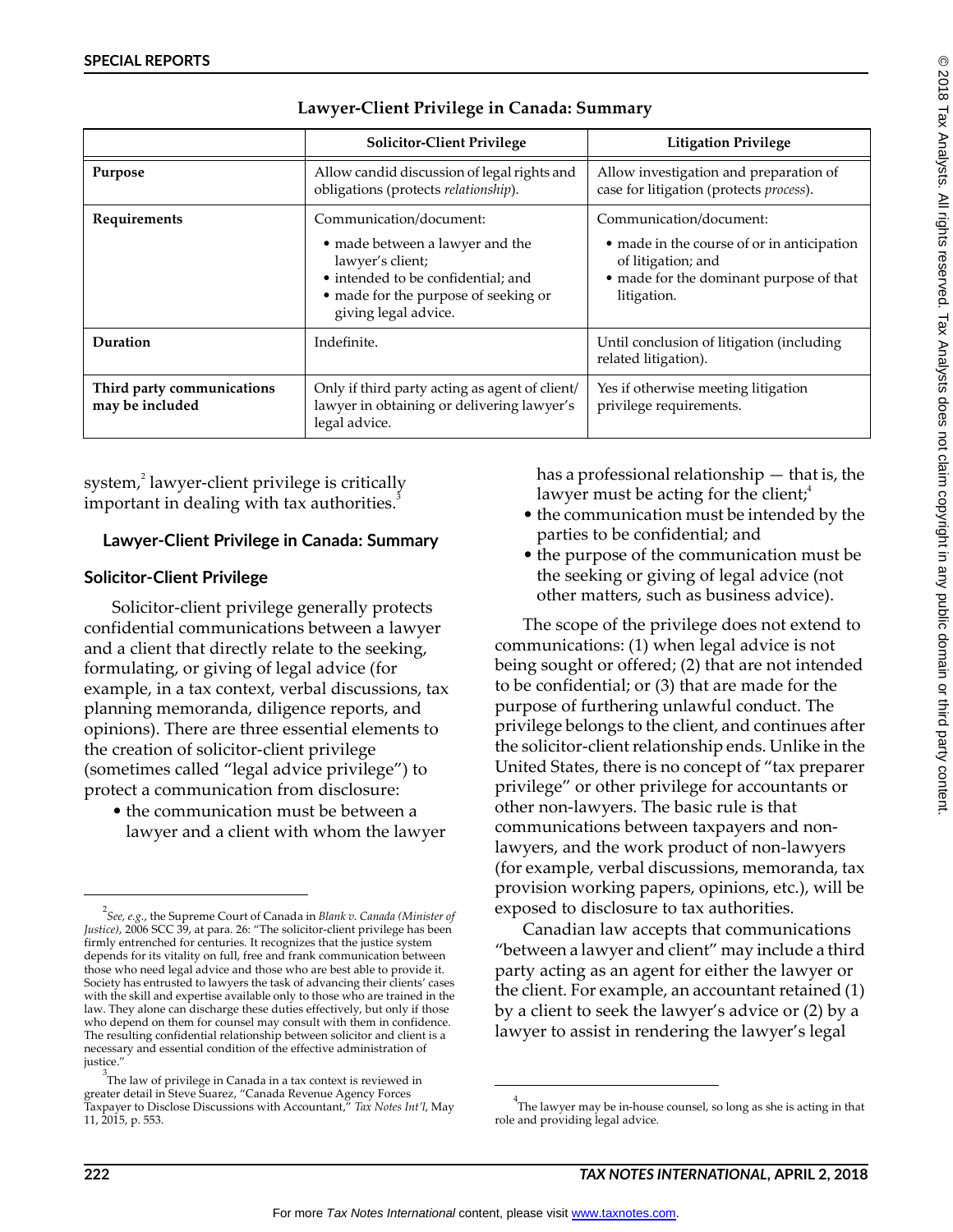© 2018 Tax Analysts. ≧ rights reserved. Tax Analysts does not claim copyright 2. any public domain or third<br>E party content.

advice, may be included within the scope of the solicitor-client privilege in appropriate circumstances:

- when the accountant is acting as a conduit or messenger in passing information between the lawyer and client that would otherwise have been privileged had it been passed directly from lawyer to client; or
- when the accountant's role extends to a function which is essential to the existence or operation of the client-solicitor relationship, in which case "the privilege should cover any communications that are in furtherance of that function and that meet the criteria for client-solicitor privilege. $5$

While the exact scope of this third-party exception is not clear, the essential element remains that of the third party facilitating the giving or seeking of legal advice by a lawyer to a client (for example, where the third party's work product is a necessary input required by the lawyer to provide the lawyer's legal advice), rather than independently providing advice of some kind to the lawyer's client.

#### Litigation Privilege

Litigation privilege focuses less on the relationship between the lawyer and client and more on the process of litigation. Its purpose is to facilitate the litigation process by creating "a protected area to facilitate investigation and preparation of a case for trial by the adversarial advocate."<sup>6</sup> For litigation privilege to attach to a communication or document, the communication must be made or the document must be created:

- during or in anticipation of litigation; and
- for the *dominant* purpose of preparing for such actual or reasonably anticipated litigation.

Litigation privilege is not restricted to communications between the lawyer and client

(or their respective agents), and an expectation of confidentiality is not a prerequisite (for example, interviews with witnesses who are expected to later testify may still be privileged). It applies only as against the other parties to the particular litigation (not as against the world generally, like solicitor-client privilege), and it ends once the litigation is over and no related litigation is anticipated.

#### **Waiver**

Lawyer-client privilege, once established, may be lost if privilege has been "waived." The basic concept is that conscious disclosure of otherwise privileged material to a third party will result in waiver of the privilege, which may be express or (in some cases) implied. There are many important limitations on what constitutes a "waiver" of privilege, however:

- a disclosure made by another without the client's consent has been held not to constitute a waiver of privilege;
- the doctrine of "limited waiver" allows a corporation to disclose otherwise privileged documents to its external auditors under applicable corporate law, without such disclosure constituting a waiver of privilege as against the rest of the world;
- in some cases no waiver has been found to occur by virtue of an inadvertent disclosure by a third party (for example, an accounting firm) where the client had not acted carelessly and had quickly moved to assert privilege upon becoming aware of the disclosure; and
- finally, where privileged materials have been generated by or shared between two parties with a "common interest" toward a shared objective (for example, completion of a business transaction, mounting a joint defense, or the sharing of materials within a corporate group) and on a confidential basis, it has been determined that no waiver occurs, under the doctrine of "common interest privilege" (CIP). $^7$

<sup>5</sup> *General Accident Insurance Company v. Chrusz*, 1999 CanLII 7320 (Ont. CA). For example, a tax lawyer might retain an accountant to perform some function (for example, preparing a report) that the lawyer can in turn use as an input in formulating and delivering legal advice to the client.

 $\rm ^{6}$ Robert J. Sharpe, "Claiming Privilege in the Discovery Process," in *Special Lectures of the Law Society of Upper Canada* 163 (1984), at 164-65, as cited in *Blank*, *supra* note 2 at para. 28.

 $\int^7$ CIP (sometimes called "deal privilege" when arising on a commercial transaction) is more properly thought of as a non-waiver of previously established lawyer-client privilege, rather than as a distinct form of privilege itself.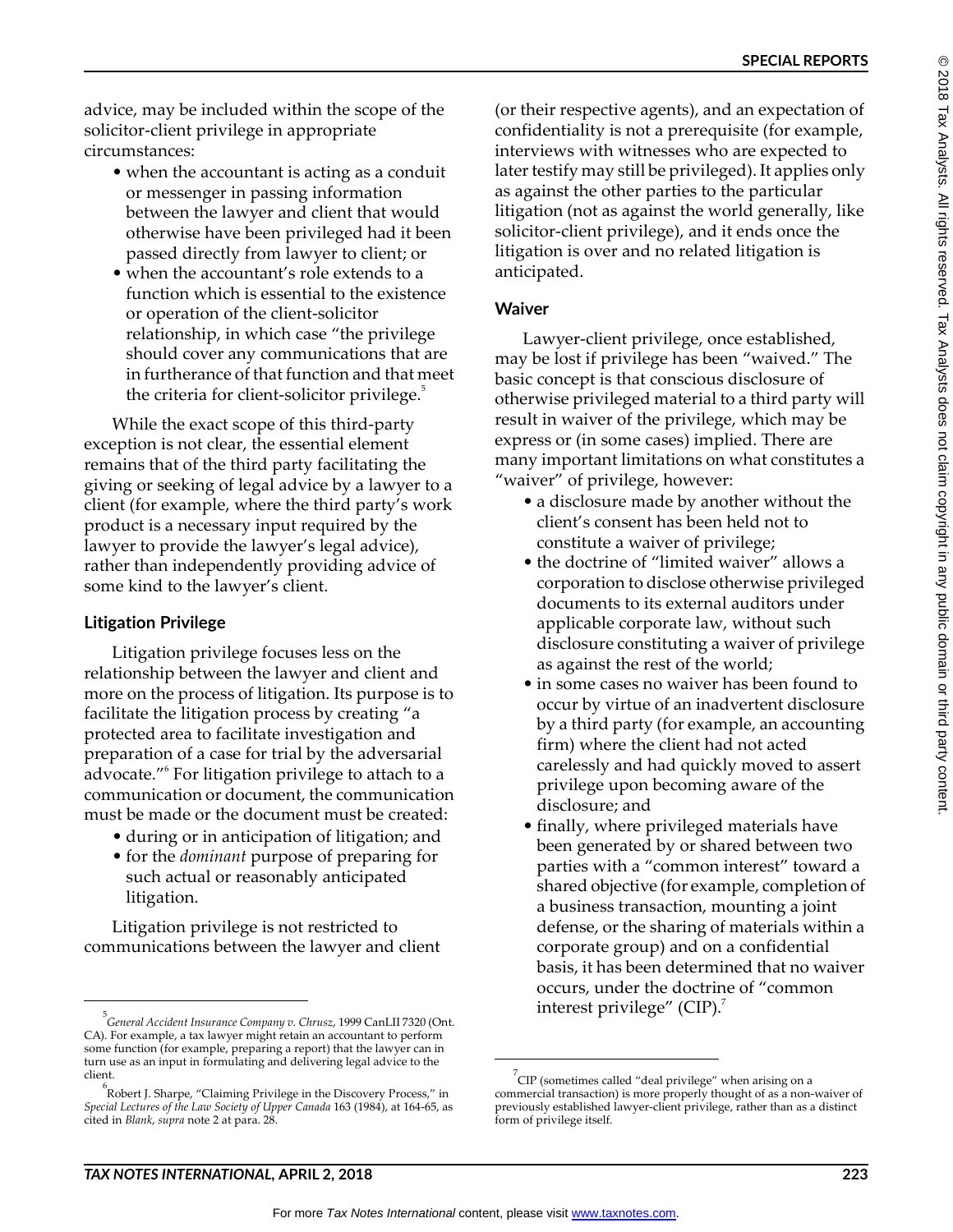The justification for maintaining privilege in the context of commercial transactions is ensuring that the transactions can be completed in a practical and efficient manner.<sup>8</sup> The *Iggillis* case dealt with CIP in a tax context.

#### *Iggillis*

The facts of the *Iggillis* case are relatively straightforward. The taxpayers (collectively "Iggillis") were the vendors of shares in a transaction structured in an apparently taxefficient manner largely by the purchaser but with significant input from Iggillis's tax counsel. The purchaser and Iggillis were represented by separate tax counsel, whose planning discussions culminated in a memorandum authored by Iggillis's counsel and shared with the purchaser and its counsel, describing the steps of the relevant series of transactions (of which the actual purchase and sale of shares were part) and counsels' view as to the tax implications of these steps. The steps themselves (that is, the actual transactions undertaken) were clearly not protected from disclosure under solicitor-client privilege, but the lawyers' views as to the likely tax consequences of those steps came within the scope of legal advice protected by solicitor-client privilege.

The CRA demanded that the taxpayers turn over the memorandum, serving upon them formal requirements under subsection 231.2(1) ITA. The taxpayers refused, forcing the CRA to apply before a judge of the Federal Court of Canada to seek a compliance order under subsection 231.7(1) ITA requiring the taxpayers to hand over the memorandum.

#### Federal Court

The federal court judge found in favor of the CRA and issued the requirement order being sought. In a lengthy decision,<sup>9</sup> Justice Annis

concluded that the contents of the memorandum indeed consisted of legal advice that prima facie met the requirements for protection from disclosure under solicitor-client privilege.

However, despite agreeing with the taxpayers that "CIP in transactional circumstances is strongly implanted in Canadian law and indeed around the common-law world," Justice Annis decided that in his view, CIP in the context of solicitor-client privilege (referred to as "advisory CIP") should not be recognized as a defense to waiver except where two clients share the same lawyer (so-called joint client privilege).<sup>10</sup> Rather, CIP should essentially be limited to litigation privilege, notwithstanding the court's acknowledgement of "an overwhelming acceptance of advisory CIP in the common law world, except in thirteen states of the United States of America," on the basis that "the jurisprudence supporting advisory CIP was established under a cloak of confusion with common interests in [joint client privilege] and litigation privilege and with very little analysis of the factors and considerations relating to the legitimacy of advisory CIP."<sup>11</sup>

The rationale for the court's decision essentially consisted of an article by U.S. law school professor Grace M. Giesel $12$  claiming that CIP in general should be struck down on the basis that its societal costs outweigh its benefits; and a recent decision of the New York Court of Appeals $^{13}$  that limited CIP to litigation-related circumstances. In a lengthy and somewhat baffling judgment "the impetus for [which]" Justice Annis acknowledged was the Giesel article, the court concluded that:

 CIP should not be accepted as a legally valid defense to waiver of solicitor-client privilege (as opposed to litigation privilege), on the basis that it is fundamentally incompatible with the basic tenets of solicitor-client privilege and results in greater costs to

<sup>8</sup> *See, e.g.*, *Fraser Milner Casgrain LLP v. M.N.R.*, 2003 DTC 5048 (B.C.S.C.): "[T]he economic and social values inherent in fostering commercial transactions merit the recognition of a privilege that is not waived when documents prepared by professional advisers, for the purpose of giving legal advice, are exchanged in the course of negotiations. Those engaged in commercial transactions must be free to exchange privileged information without fear of jeopardizing the confidence that is critical to obtaining legal advice.

<sup>9</sup> *Iggillis Holdings Inc. v. Canada (National Revenue)*, 2016 FC 1352.

<sup>10</sup> Paras. 91 and 92.

 $^{11}$ Paras. 133 and 134.

 $^{12}$ Grace M. Giesel, "End the Experiment: The Attorney-Client Privilege Should Not Protect Communications in the Allied Lawyer Setting" 95(2) *Marq. L Rev* 475 (2011) (herein, the "Giesel article").

<sup>13</sup> *Ambac Assurance Corp. v. Countrywide Home Loans Inc*, 27 N.Y.3d 616 (2016).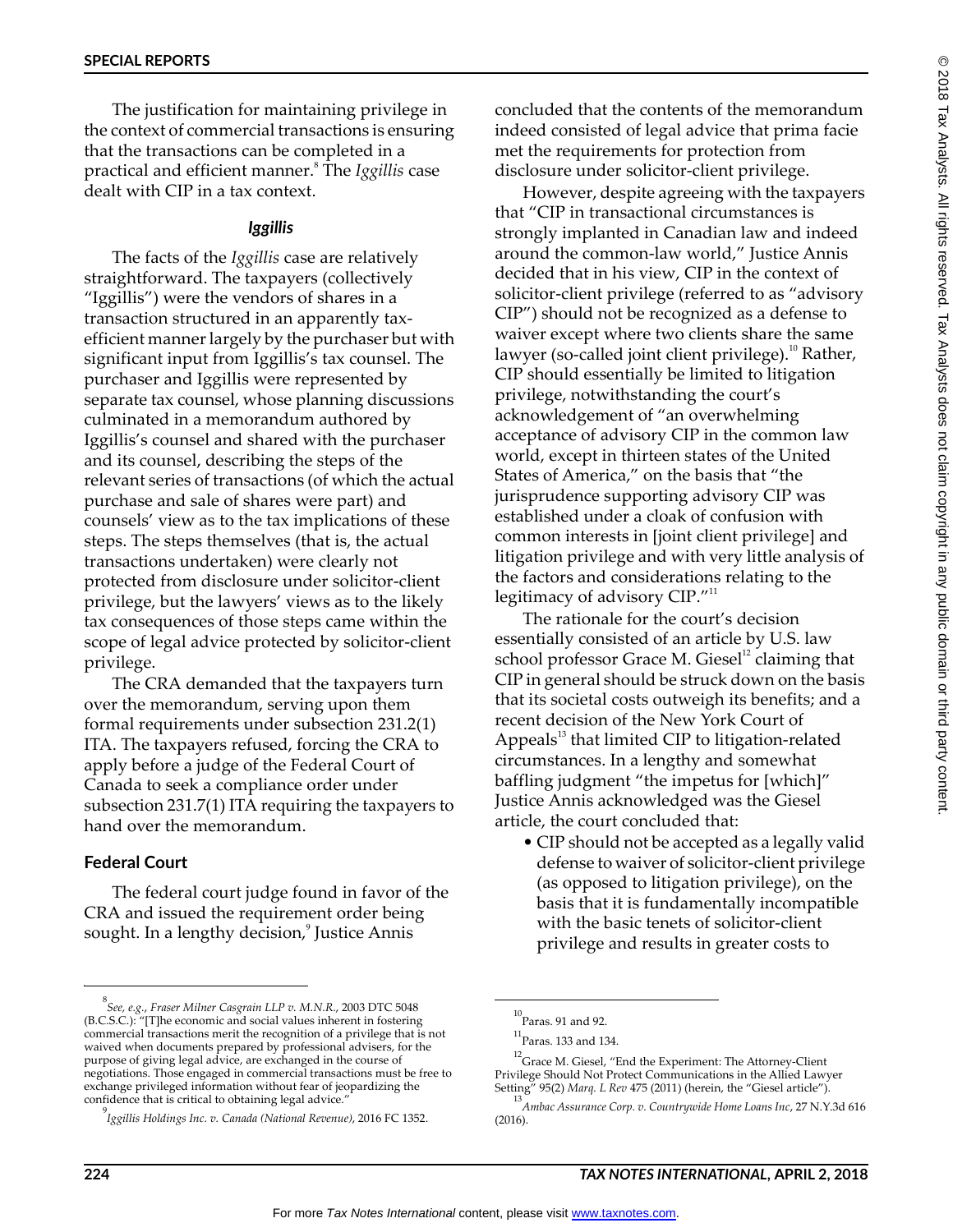© 2018

Tax

Analysts.

≧ rights

reserved.

Tax

Analysts

does not claim

copyright

2. any

public

domain

or third<br>E

society than any benefits it provides (in particular depriving the courts of potentially important information);

- prior Canadian jurisprudence accepting CIP as a defense to waiver of solicitor-client privilege should be disregarded as being based on "unsound jurisprudence from other Canadian and American courts that relied on the false external policy factor of advisory CIP fostering commercial transactions and unsupportable expectations of confidentiality"; and
- the CRA should be granted its order forcing the taxpayers to turn over the memorandum.

#### Federal Court of Appeal

The FCA's decision overturning Justice Annis's judgment is concise, to the point, and well grounded in the law. Fundamentally, the court found that Justice Annis had embarked on an exercise of deciding what he thought the law should be, rather than what it is:

[31] The Federal Court judge's stated reasons for finding that common interest privilege is not a valid constituent form of solicitor-client privilege in paragraph 298 of his reasons are, to a large extent, general statements of policy. However, the issue in this case is whether under the law applicable in British Columbia and Alberta, the Abacus memo would be subject to solicitor-client privilege. The issue is not what, in the opinion of the Federal Court judge, the law should be based on certain policy concerns as identified by him.

The FCA briefly reviewed some of the relevant Canadian authorities on the application of CIP to cases of solicitor-client privilege and found them to be both clearly good law and readily applicable to the situation in *Iggillis*. More specifically, the relevant text of the ITA dealing with privilege concerns itself with whether the documents in question would be privileged under the laws of the relevant provinces of Canada (not the courts of New York), which they clearly would be in this case:

[41] Based on the decisions of the courts in Alberta and British Columbia, solicitor-

client privilege is not waived when an opinion provided by a lawyer to one party is disclosed, on a confidential basis, to other parties with sufficient common interest in the same transactions. This principle applies whether the opinion is first disclosed to the client of the particular lawyer and then to the other parties or simultaneously to the client and the other parties. In each case, the solicitor-client privilege that applies to the communication by the lawyer to his or her client of a legal opinion is not waived when that opinion is disclosed, on a confidential basis, to other parties with sufficient common interest in the same transactions.

As such, "it was therefore not appropriate for the Federal Court judge to rely on the decision of the New York Court of Appeals to effectively overturn the decisions of the Alberta and British Columbia courts.

The FCA also dismissed Justice Annis's public policy concern that the application of CIP as a waiver to solicitor-client privilege would result in the courts not seeing relevant evidence. Justice Webb observed that the memorandum consisted of two lawyers' opinions as to the consequences under the ITA of the relevant transactions, those legal consequences ultimately being for the courts to decide should the matter proceed to litigation. In that event, both the taxpayers and the CRA would be able to make whatever legal arguments they wished before the courts on the legal consequences of the transactions in question, and in finding the memorandum to be privileged the CRA is not being deprived of any evidence that would prevent it from so doing. Rather, the FCA observed that "when dealing with complex statutes such as the Income Tax Act, sharing of opinions may well lead to efficiencies in completing the transactions and the clients may well be better served as the application of the Income Tax Act will be of interest to all of the parties to the series of transactions." Thus, the FCA found the memorandum to be protected from disclosure under solicitor-client privilege, allowed the taxpayers' appeal, set aside the lower court judgment, and dismissed the CRA's application for a requirement order.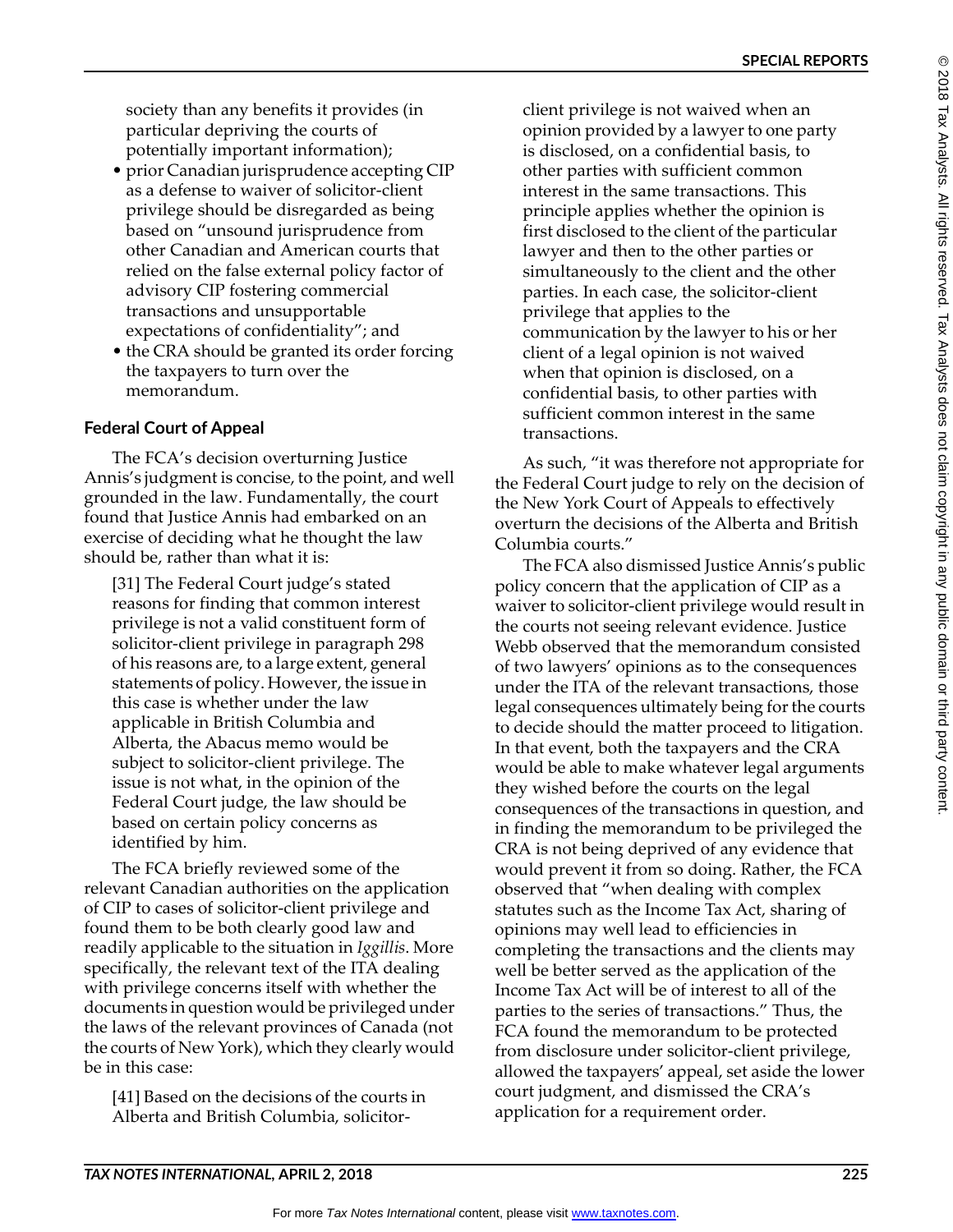©

#### Implications

The FCA's decision to overturn the lower court and refuse the CRA its requirement order is a very welcome development. The lower court judgment was simply not sustainable under the law of privilege in Canada, and had that judgment remained undisturbed it would have set a very negative precedent and left the status of CIP under provincial law completely at odds with its status before the federal courts. It is now clear that no such difference in federal and provincial law exists regarding CIP, and in fact the FCA judgment will serve as a powerful statement of how "strongly implanted in Canadian law" CIP is.

More broadly, *Iggillis* is but one of a series of cases in the past few years demonstrating how aggressively the CRA has been pursuing taxpayer information and documentation. Recent disputes that have gone so far as to require adjudication before the courts include:

- the CRA's attempt to use its informationgathering powers to compel a taxpayer to turn over its list of uncertain tax positions in a manner inconsistent with the CRA's own publicly stated administrative policy, simply because providing it with such an "audit road map" would make audits easier for the CRA as a general matter; $14$  and
- demands for oral interrogations of 25 named employees of the taxpayer and its affiliates by CRA auditors, in the context of disputing the same issues for the same taxpayer already in litigation with the CRA as regards earlier years (the litigation process having much more stringent procedural safeguards on information gathering than on an audit). $^{15}$

These and other cases (which represent only those situations where the taxpayer has had the resources and the fortitude to litigate rather than submit) reveal a disheartening trend of Canadian tax authorities pushing the boundaries of their statutory powers. Cases such as *Iggillis* constitute administrative overreach that should never have been attempted in an area where the law was already clear, much less pursued in court (and much less requiring appellate-level intervention to achieve the correct result). They represent efforts to go beyond clearly defined limits on the CRA's ability to obtain taxpayer documentation that have been well established in the jurisprudence for many years.

The CRA appears to be increasingly willing to "take a shot" at obtaining access to taxpayer materials in a way that goes beyond both a reasonable interpretation of the ITA and established practice as to what constitutes fair play, knowing that the cost of pursuing a defense in court is prohibitively expensive for most taxpayers. While the FCA's decision to restore order is welcome, the cold reality is that the tax system is simply not a level playing field when tax authorities push the envelope of their powers. The CRA's resources are virtually limitless relative to those of taxpayers, and the CRA has repeatedly demonstrated that it is willing to litigate particular cases to establish legal precedents that will be useful to it in dealing with other taxpayers. As such, the CRA has an enormous litigation advantage in terms of resources and benefits that makes going to court over demands for information a practical alternative for very few taxpayers. For the vast majority of taxpayers, going to court against the CRA is about as level a playing field as stepping into the ring against a professional boxer.

What is particularly noticeable lately is how aggressive the CRA is in going after taxpayers subjective analysis. No reasonable person disputes that tax authorities need fair and timely access to factual information, transactional documents, and similar materials that are properly required to conduct an audit. The CRA's job is to review such materials and form an independent judgment as to whether the tax consequences under the law result in more taxes owed than the taxpayer has reported on its tax return.

Increasingly however, Canadian tax authorities are aggressively using their legal authority to demand what are purely subjective

<sup>&</sup>lt;sup>14</sup> See Suarez, "Canadian Appeals Court Denies CRA Demand for Taxpayer's UTP List," *Tax Notes Int'l,* Apr. 24, 2017, p. 288; and "Canada Revenue Agency Declares Open Season on Taxpayer Information," Tax *Notes Intl*, July 13, 2015, p. 143.

<sup>&</sup>lt;sup>15</sup> Suarez, "Canada Revenue Agency's Demand for Oral Interviews of Taxpayer's Employees Refused by Court," Tax Notes Int'l, Aug. 28, 2017, p. 901.